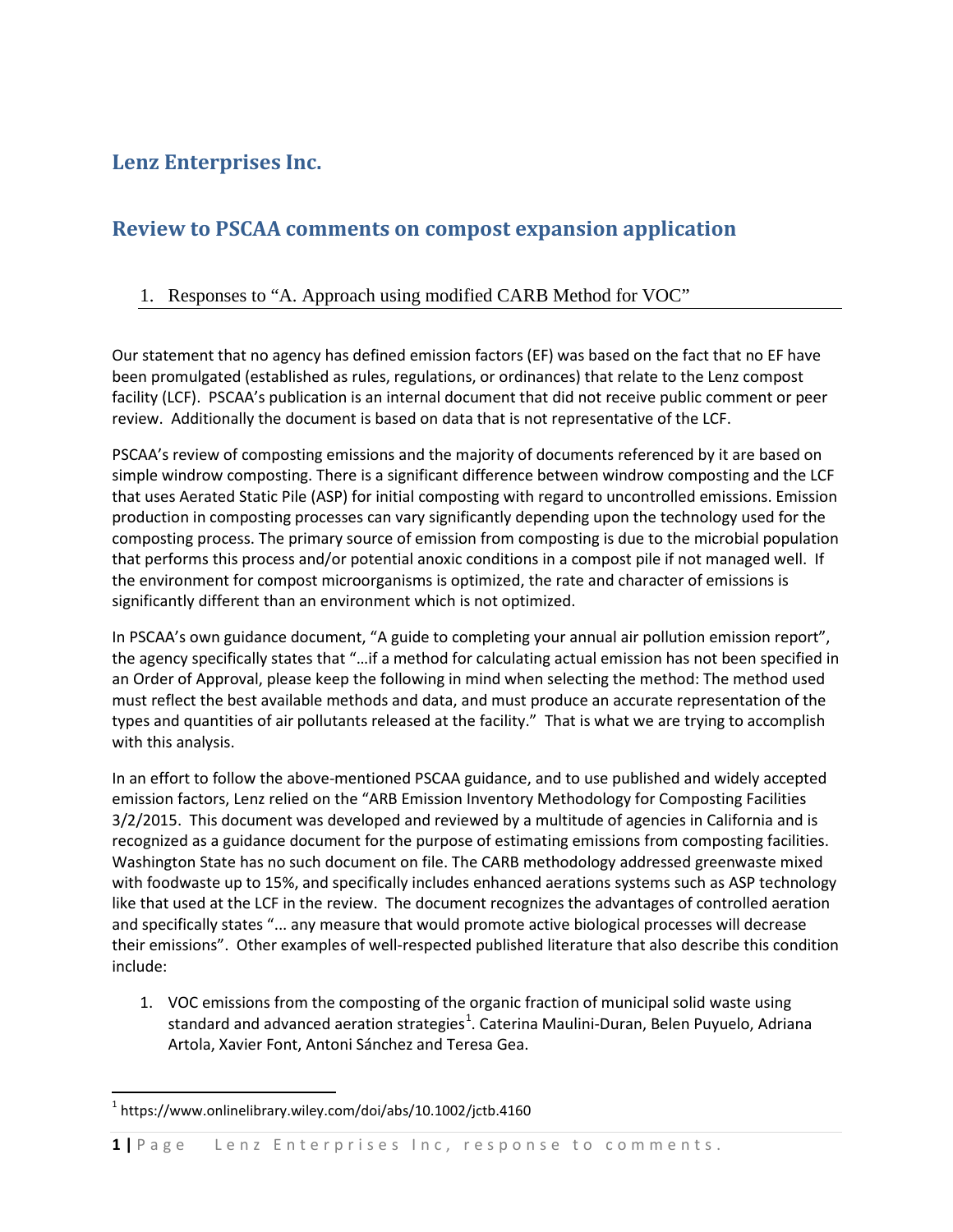- 2. Greenwaste Compost Site Emissions Reductions from Solar-powered Aeration and Biofilter Layer<sup>[2](#page-0-1)</sup>. Report from the contract team  $5/14/2013$ .
- 3. Air Emissions Assessment Summary of VOC and Greenhouse Gas Air Emissions with Comparison to Windrow Composting Emissions. Charles E. Schmidt, PhD and Thomas R. Card, 2012.
- 4. ARB Emissions Inventory Methodology for Composting Facilities 3/2/2015 Comparison of Air Emissions from a Negatively Aerated CASP and Turned Windrow During Composting of a Food Waste and Green Waste Mix. Charlie Krauter, ECS Project Engineer, January 5, 2014

Additionally, PSCAA's emission factor document states, "*After examining these (CARB) documents further, it was found that the majority of the papers identified by this project were also used as the basis for another agency's development of emission factors, which included factors for stockpiling feed stocks prior to composting, and emission factors for composting in windrows. This was documented in San Joaquin Valley Air Pollution Control District's (SJVAPC) paper, Compost VOC emission factors. Because it included the majority of papers identified during this project, it was decided, after reviewing the data for accuracy, to use this single document as the basis for developing emission factors for the project*." Unfortunately, as previously described, this document did not look at aspects of operations such as differing compost processes and feedstocks, C:N ratio variability, moisture variability, and other important factors that relate to emission profiles. Studies referenced by this document primarily include operations with low C:N ratios and moisture contents using the windrow composting method. All of these factors can significantly affect emissions.

Other studies that take into consideration differing technologies and operating strategies include:

- 5. Emissions Testing of Volatile Organic Compounds from Greenwaste Composting at the Modesto Compost Facility in the San Joaquin Valley<sup>[3](#page-1-0)</sup>. Revised May 2008.
- 6. Air Emissions Assessment Summary of VOC and Greenhouse Gas Air Emissions with Comparison to Windrow Composting Emissions. Charles E. Schmidt, PhD and Thomas R. Card, 2012.
- 7. ARB Emissions Inventory Methodology for Composting Facilities 3/2/2015

Composting occurs because of microorganisms. The primary goal of commercial composting is enhancing the environment where these microorganisms exist so that the process occurs more quickly and efficiently. This includes creating a microbial population that reduces emissions as well. Conditions that enhance this process include supplying adequate aeration to the pile as well as optimizing moisture content, C:N ratio, pH, and other factors. Data reviewed by PSCAA is based on windrow composting and does not include the optimization that occurs in a well-designed forced-air system such as the LCF. This comparison is analogous to comparing the emissions from a 1960's internal combustion engine with a simple air and fuel supply system (carburetor) and a modern combustion engine with enhanced controls to maximize the use of fuel and includes emission control devices.

The uncontrolled emission factors from the 2015 ARB document in Table III-1 are applicable, in conjunction realistic environmental controls, for the LCF in this permitting process to factor in the enhancements that have been designed into the system. Based on site testing at the LCF, and research

<span id="page-1-1"></span> $^2$  https://www.o2compost.com/Userfiles/PDF/VOC-Emissions-Report.pdf<br> $^3$  https://ww3.arb.ca.gov/cc/compost/documents/modesto\_source.pdf

<span id="page-1-0"></span>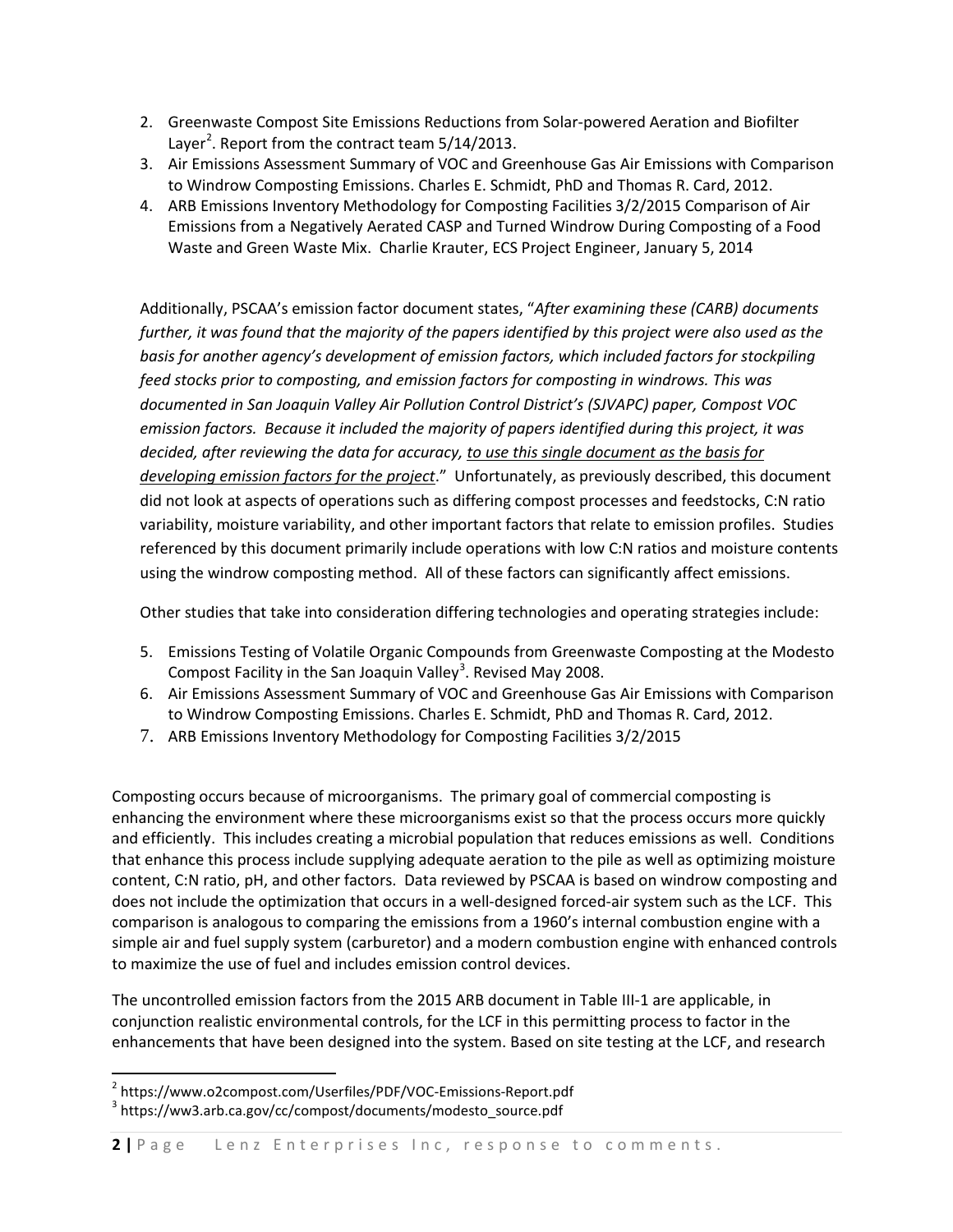of other ASP systems (see references given herein), these represent a worse-case scenario for VOC, NH3 and other emission production at the site.

A current permitting example of the use of these emission factors for an advance composting system is for the Waste Management of Alameda County facility that was permitted in 2017. This facility is engineered and operated in a similar fashion to the LCF. Lenz staff spoke with the engineer from the Bay Area Air Quality Management District (BAAQMD) in California, Mr. Stanley Tom [\(\[mailto:stom@baaqmd.gov\]\)](mailto:[mailto:stom@baaqmd.gov]) who permitted this facility and he confirmed these emission factors were used for the Waste Management facility which was permitted in 2017. Other facilities in California have been recently permitted using these EF as well.

An example of a more recently permitted facility in Washington State that uses advanced composting technology is the Silver Springs Organics (SSO) site regulated by the Olympic Region Clean Air Agency (ORCAA). Although the SSO facility also uses enhanced aeration technology it is not as efficient as that used at the LCF. The final Notice of Construction published for the site set emission factors at 1.20 lbs/ton of greenwaste process for VOC production, and 0.20 lbs/ton of greenwaste processed for NH3 production. The main differences between the SSO site and the LCF are that higher food waste (25%) is processed at the SSO site which can increase emissions and Lenz has a more efficient and configurable aeration system. This example is given to illustrate lower applicable emission factors use at Washington Composting site.

Lenz did not include an EF for stockpiling. This is because Lenz processes compost as it arrives. To incorporate this factor Lenz will now included an EF in the calculation per PSCAA's request. The factor used will be based on the fraction of the day when stockpiling could occur and the fact that emissions from this process are treated through the engineered biofiltration system.

The process for measuring and recording the quantity of food waste in our feedstock is part of our total feedstock analysis that initially occurred each quarter of the year and has now been reduced to twice a year based on statistical similarity between samples. To measure food waste in feedstocks, Lenz selects at random a delivery (typically 28-30 tons) of feedstock. The entire load is deposited into the tipping building where it is segregated into food waste (both pre- and post-consumer), green waste (grass, leaves, branches, etc.), and contaminants (non-compostables). The food waste and non-compostables are weighed separately. Since the entire load is weighed at our site scale the green waste mass can be calculated. This method has resulted in average food concentrations of five percent since 2014.

#### **Modifications to Emission Factor**

#### **Calculations - General**

We apologize for the errors found in the spreadsheet and the embedded comments. An earlier version of the spreadsheet was attached with calculations in mid-evaluation and contained comments that were part of an earlier conversation and do not reflect the final judgment of the team. These issues will be resolved in an updated EF spreadsheet.

The use of zero emissions during quiescent periods is based on actual measurements at the facility indicating emissions are de-minimus during these periods. This was confirmed by Ecology during their testing.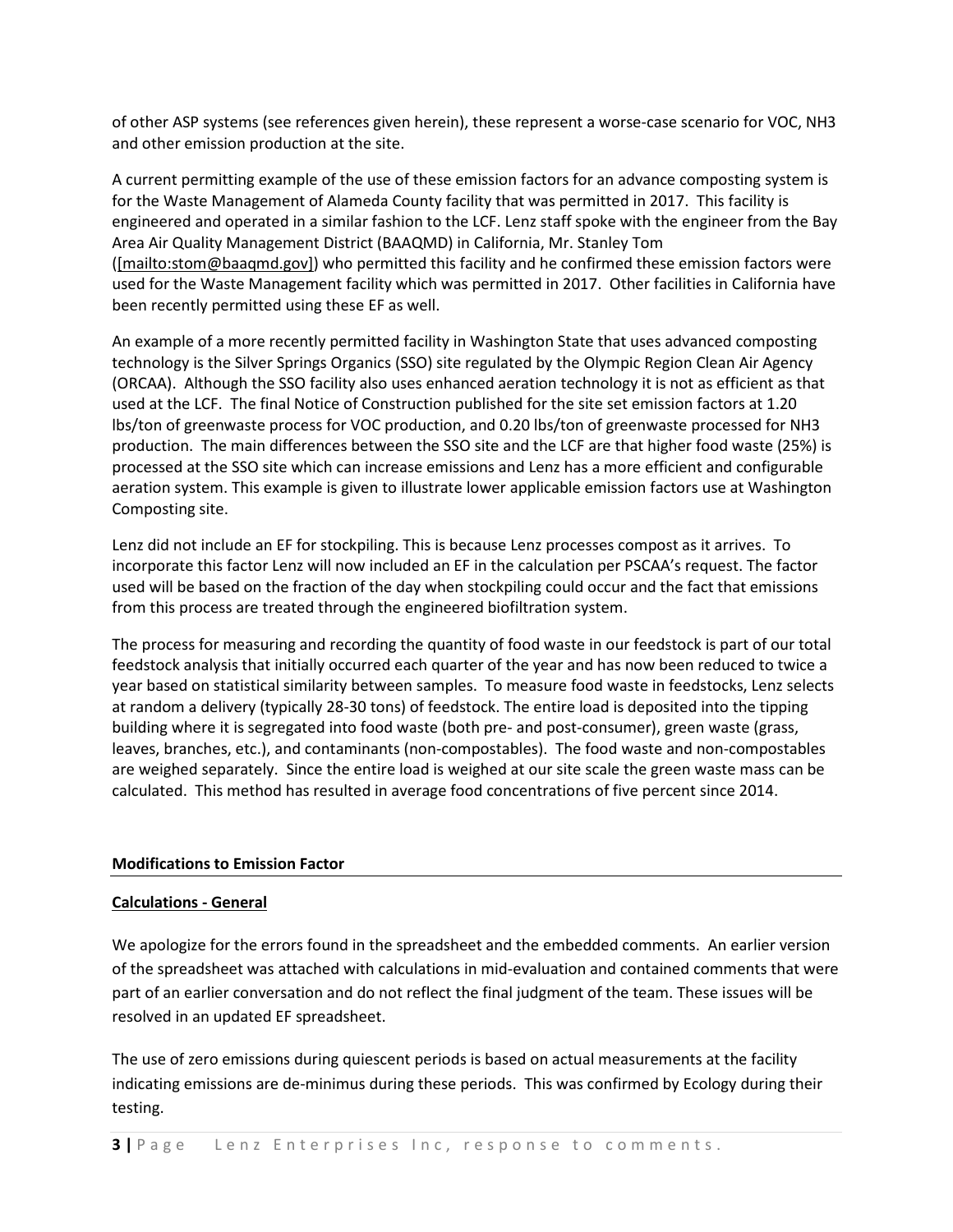However, rather than debate this issue Lenz will move forward in this application with the following operational change. The site will be operated with 100 percent negative aeration. This will simplify the application process and any emission analysis. If in the future Lenz performs on site emission testing that is acceptable to PSCAA, or otherwise proves an alternate operational method is acceptable, operations may change back to reversing aeration.

#### **Biofiltration Efficiency**:

Efficient biofiltration of emissions is a function of biofilter engineering, media selection, maintenance and operation. Many research and testing projects have failed to include all of these factors in their baseline selection and review of biofilters and have instead taken the approach that all biofilter efficiency is the same and depth is the only parameter that affects operation. This not correct.

Lenz biofiltration starts with an engineering design that creates even and optimum surface loading, and retention time. Airflow to the biofilters is optimized to have a design flow of 8,640 CFM from the system with a loading area of 4,800 ft<sup>2</sup>, average final bed depth of 4.0 feet and an empty bed retention time of 90 seconds. These are industry standards for enhanced biofiltration and result in superior emission control performance.

Media at the site is selected to create an environment for the microorganisms to perform optimally. Biofilter operation is monitored and assessed daily, with monthly flow reviews and third-party assessments conducted annually. An integral part of the ECS system is biofilter temperature monitoring to ensure optimum conditions.

Operation and maintenance is critical to a well performing biofilter. Sufficient water content is one of the most important parameters for an effective biofilter, because microorganisms responsible for the degradation of odorous compounds and other emissions require water to perform their normal metabolic reactions. In addition, appropriate moisture content is required for gas-water phase transition and movement of odorous molecules into the biofilm. Lenz biofilters are moisturized daily when sufficient rainfall does not occur. Enough moisture is applied to the biofilters to saturate the top of the biofilter which is a common industry standard (i.e. "Bioreactors for treatment of VOCs and odours  $-$  A review" Mudliar et al., 2010<sup>[4](#page-1-1)</sup>; and "Biofiltration of Volatile Organic Compounds (VOCs)  $-$  An Overview" Thakur Prabhat Kumar et. al. 2011<sup>[5](#page-3-0)</sup>). The documents "SAN JOAQUIN VALLEY UNIFIED AIR POLLUTION CONTROL DISTRICT FINAL DRAFT STAFF REPORT, Proposed New Rule 4566" and the subsequently published Rule 4566, describe the use of watering for emissions reduction. Lenz uses moisture in this way to control emission from the biofilter, the CASP and the Windrows. An emission control value of 19 percent is given as a reduction in the 4566 Rule. Lenz should be able to use this same reduction in estimating emission control efficiencies.

 $4$  https://www.sciencedirect.com/science/article/pii/S0301479710000071

<span id="page-3-1"></span><span id="page-3-0"></span><sup>5</sup> https://www.researchgate.net/publication/266352315\_Biofiltration\_of\_Volatile\_Organic\_Compounds\_VOCs\_- \_An\_Overview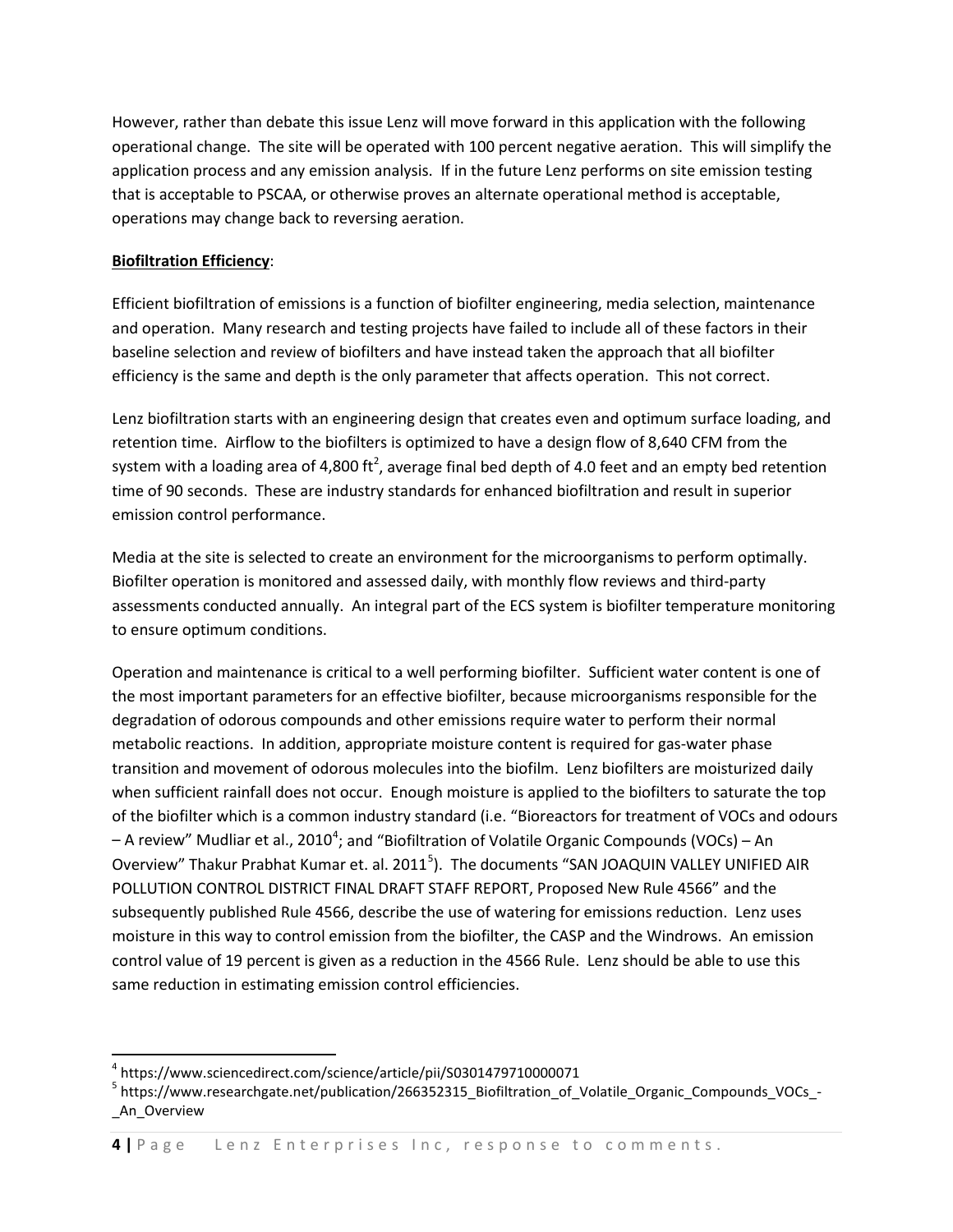Examples of other highly efficiency biofilters include: 1) In the Silver Springs Organics (SSO) final Notice of Construction, control efficiencies of 100 percent were used for both Negative Aeration VOC Capture and Negative Aeration NH3 Capture. 2) In the document entitled "Greenwaste Compost Site Emissions Reductions from Solar-powered Aeration and Biofilter Layer Report from the contract team 5/14/2013." reductions of 97% for VOC and 99% for NH3 were measured using a simple constructed biofilter. 3) In the document "Air Emissions Assessment Summary of VOC and Greenhouse Gas Air Emissions with Comparison to Windrow Composting Emissions. Charles E. Schmidt, PhD and Thomas R. Card, 2012" similar reductions were measured at the 60-day cycle length of 98.9% reduction for VOCs and 94% reduction for NH3.

Additional references are numerous to support these control efficiencies. Examples include:

- 8. Biofiltration for ammonia removal from composting exhaust gases<sup>[6](#page-3-1)</sup>. Estel. la Pagans, Xavier Font, Antoni Sánchez; 2005
- 9. Source Test for Measurement of Total Hydrocarbon and Ammonia Emission of a Biofilter Serving Compost Operations at Robert A. Nelson Material Recovery Facility, CA. (Note non-optimized biofiltration system)
- 10. Comparison of Air Emissions from a Negatively Aerated CASP and Turned Windrow During Composting of a Food Waste and Green Waste Mix. By Charlie Krauter, ECS Project Engineer, January 5, 2014

Data referenced is from enhanced aeration systems using optimized biofiltration, the LCF biofilters can reduce emission as well as or better than those identified in research documents reviewed by PSCAA. However, to estimate a worse-case scenario Lenz proposes the following engineered biofilter emission control factors based on the research provided herein:

| Constituent     | Percent control<br>efficiency |
|-----------------|-------------------------------|
| VOC.            | 95 percent                    |
| NH <sub>3</sub> | 80 percent                    |

## **Proposed operational alternative**:

As mentioned previously, Lenz is proposing to change operations to include negative only aeration. Lenz will include this approach in an updated EF calculations. This will be the method used for future operations until such time that site specific testing data becomes. This operational change will simplify the application process by reducing the points of review for the agency.

<span id="page-4-0"></span> <sup>6</sup> https://www.sciencedirect.com/science/article/pii/S1385894705001002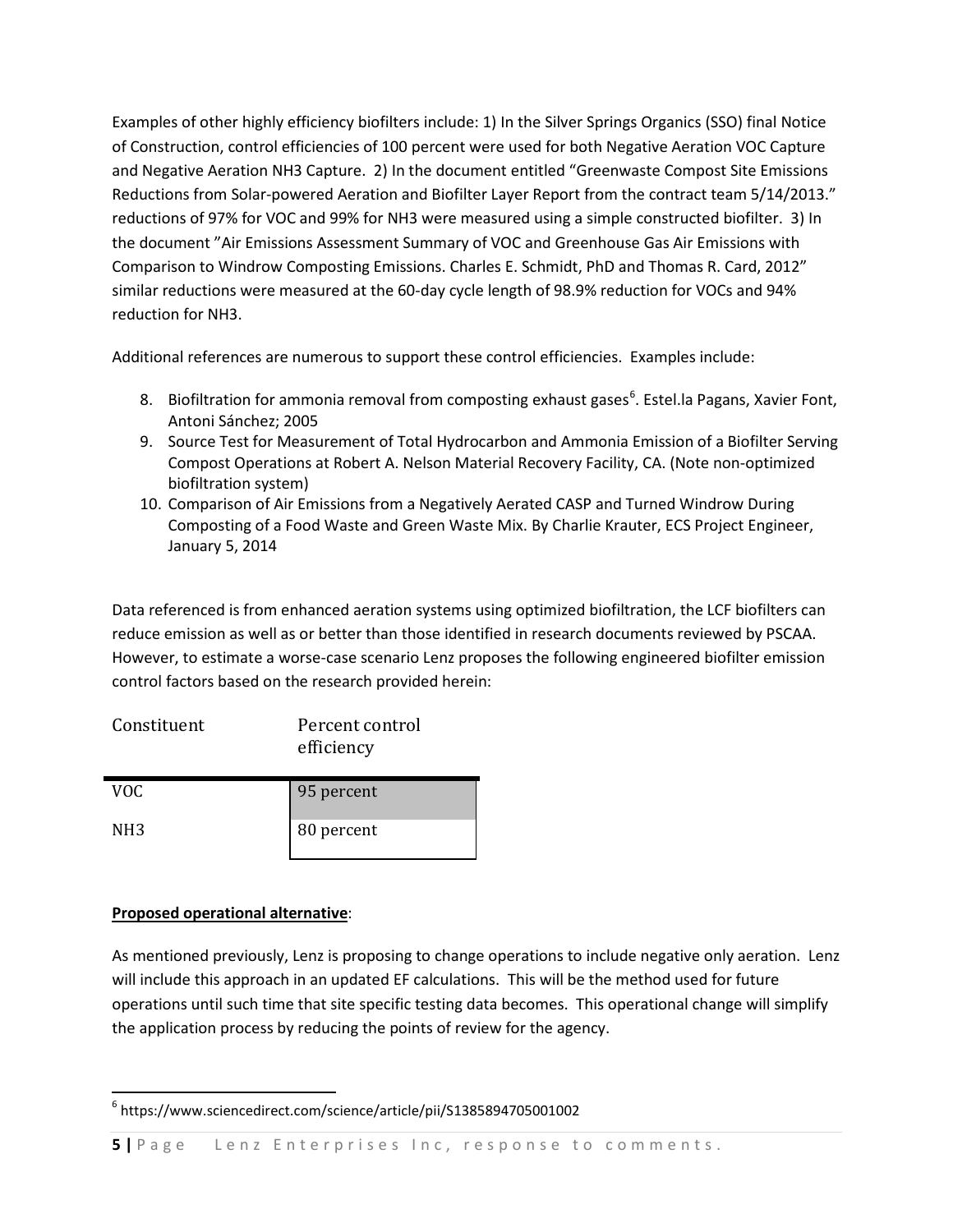#### B. Approach using modified CARB method for ammonia

The Washington State Department of Ecology's emission factor for NH3 is, once again, not appropriate for an advance composting system. As described above, enhancing the environment for the microorganisms reduces all emissions including ammonia. Ammonia is produced during the composting process due to different reasons than some other emissions such as VOCs. These differences start with the type of feedstock used and are also significantly influenced by the rate of aeration, temperature profile of the composting process over time and pH. Ammonia release is favored by low C:N ratios (Zang et al., 2016<sup>[7](#page-4-0)</sup>; Jiang et al., 2011<sup>[8](#page-5-0)</sup>) and is strongly dependent on the pH and temperature of the composting pile (Pagans et al., 2005). Lenz optimizes all of these conditions which provide for lower ammonia emissions releases than less advanced composting systems such as windrow only composting.

The 25% reduction applied to the Lenz process was an estimate based on documented differences seen at other facilities, and in research papers, due of optimized aeration, C:N ratio, pH and temperature control of the ASP at the LCF. Examples of documented differences include:

- 11. Greenwaste Compost Site Emissions Reductions from Solar powered Aeration and Biofilter Layer 5/14/2013
- 12. ECS Project Memo 6 South Coast Source Test, 2019.
- 13. Composting of food wastes: Cerda et. al. 2017 $^9$  $^9$ .
- 14. And others readily available on the internet.

Again, using the updated "ARB Emissions Inventory Methodology for Composting Facilities 3/2/2015", along with reasonable environmental control efficiencies, is suitable for the LCF to estimate a worsecase scenario for the site. The ARB document uses a factor of 0.78 lbs/ton processed for an uncontrolled NH3 factor. Applying a control efficiency of 80 percent (again a worse-case scenario for NH3 control) provides an adequate safety factors for this analysis. Previously referenced documentation supports this approach.

C. Similar system test data for VOC (ECS) (Appendix A) / D. 2018 WSU sampling / E. Approach using 2013 Ecology VOC testing.

The ECS document referenced describes a CARB approved sampling event. Sampling was conducted to capture emissions from seven zones each at different stages of the composting cycle. This capture of emission provides the same type of average that individual grab sampling would provide only instead of averaging results of individual grab samples the "actual samples" are average by collecting them in one composite sample. Statistically this reduces the opportunity for error in collection and laboratory analysis and provides a representative sample of compost emissions from a facility operating in a similar

 <sup>7</sup> https://www.sciencedirect.com/science/article/pii/S0956053X16303312

<span id="page-5-0"></span> $^8$  https://www.sciencedirect.com/science/article/pii/S1001074210605918?via%3Dihub

<span id="page-5-1"></span> $^9$  https://ddd.uab.cat/pub/artpub/2018/196243/biotec\_a2018m1v248Ap57.pdf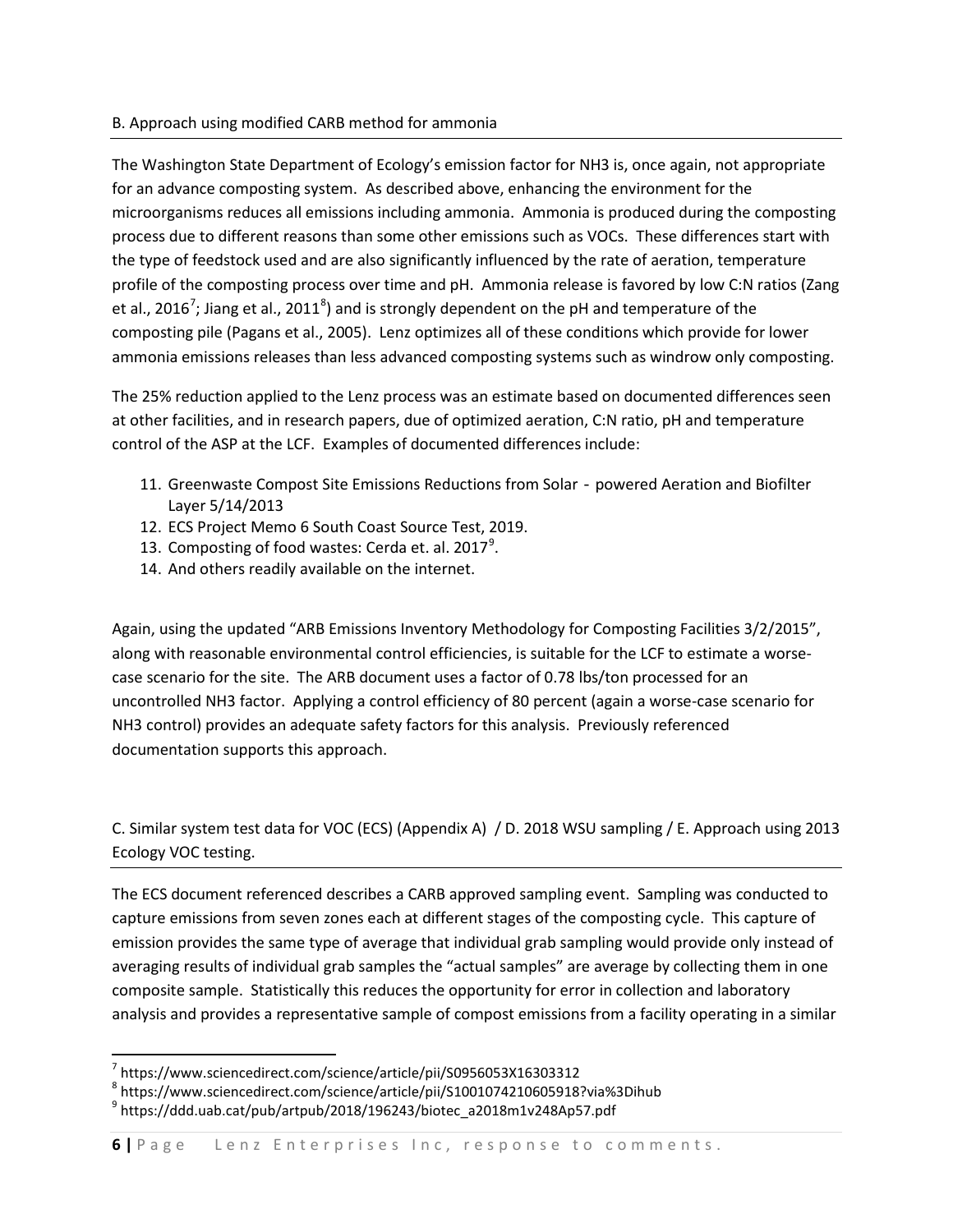fashion to the LCF. Additional information from the sampling is provided in the "ECS Project Memo 6 South Coast Test" document. A redacted version of the West Valley Emission report can be provided and can be verified by contacting the regulatory agency.

It is unfortunate that the Ecology data collected at the site cannot be used. However, in reviewing the Ecology data, the Lenz team also reviewed the previously submitted Air Quality Report submitted to PSCAA in 2014. In doing so the team found significant errors in the assumptions used by Environ to develop that report. The Environ report states "It is possible to estimate emission rates from these concentration measurements using additional assumptions and indeed, Environ has made such estimates and used them elsewhere in this document." This statement refers to using the concentration data collected by Ecology and then assuming flow rates from each of the processes. Lenz never had reason to doubt these assumptions before (and did not review them) but careful review shows that they are incorrect.

To estimate flow rates for the biofilter (negative air) and CASP (positive air) Environ used a single reference study for flows. The study identified a flow rate of (6.1  $\text{m}^3\text{/s}$ ) reported by Gilley et al. (North Carolina Study). The cited study was for an in-vessel composting system with a completely different engineering design and operational method. This flow rate is approximately 1.5 times greater than the maximum flow rate possible from the LCF per engineering of the system. Flow rates from the Lenz system are well known and could have been provided during this previous study if they would have been requested. Additionally, the Environ study used a flow rate of 14.5  $m^3/s$  for Massbed emission rate calculations which is significantly higher than the forced-air CASP; again which is impossible at the LCF. A paper which more accurately represents airflow from a Massbed or Windrow system is "Airflow measurement in passively aerated compost" by Yu et al  $(2005)^{10}$ . This is a time variable air flow study, with a maximum value of about 19 l/min and a minimum value at the end of the experiment of about 9 l/min.

Moving forward with this application the actual engineered flow rate will be used for emission calculations from the CASP and the biofilter, and the flow rates outlined on by the Yu et. al, 2005 paper will be used for the Windrow emission calculations.

To facilitate a greater understanding of the Lenz approach to emission factor development, Lenz has provided adequate information to support the emission factors used, and included a sufficient safety factor built into those emission factors to result in a worse-case scenario for which to move forward. This method and applicable resources should be used for this analysis

<span id="page-6-0"></span>Because this information is varied and complex, and requires a complete understanding of the LCF composting process, Lenz suggests an in-person meeting, with industry experts, to help PSCAA understand any of these conditions or data that are unclear. Please let us know when you have evaluated this additional information and when a meeting can be scheduled to facilitate this review.

 <sup>10</sup> https://www.csbe-scgab.ca/docs/journal/47/c0502.pdf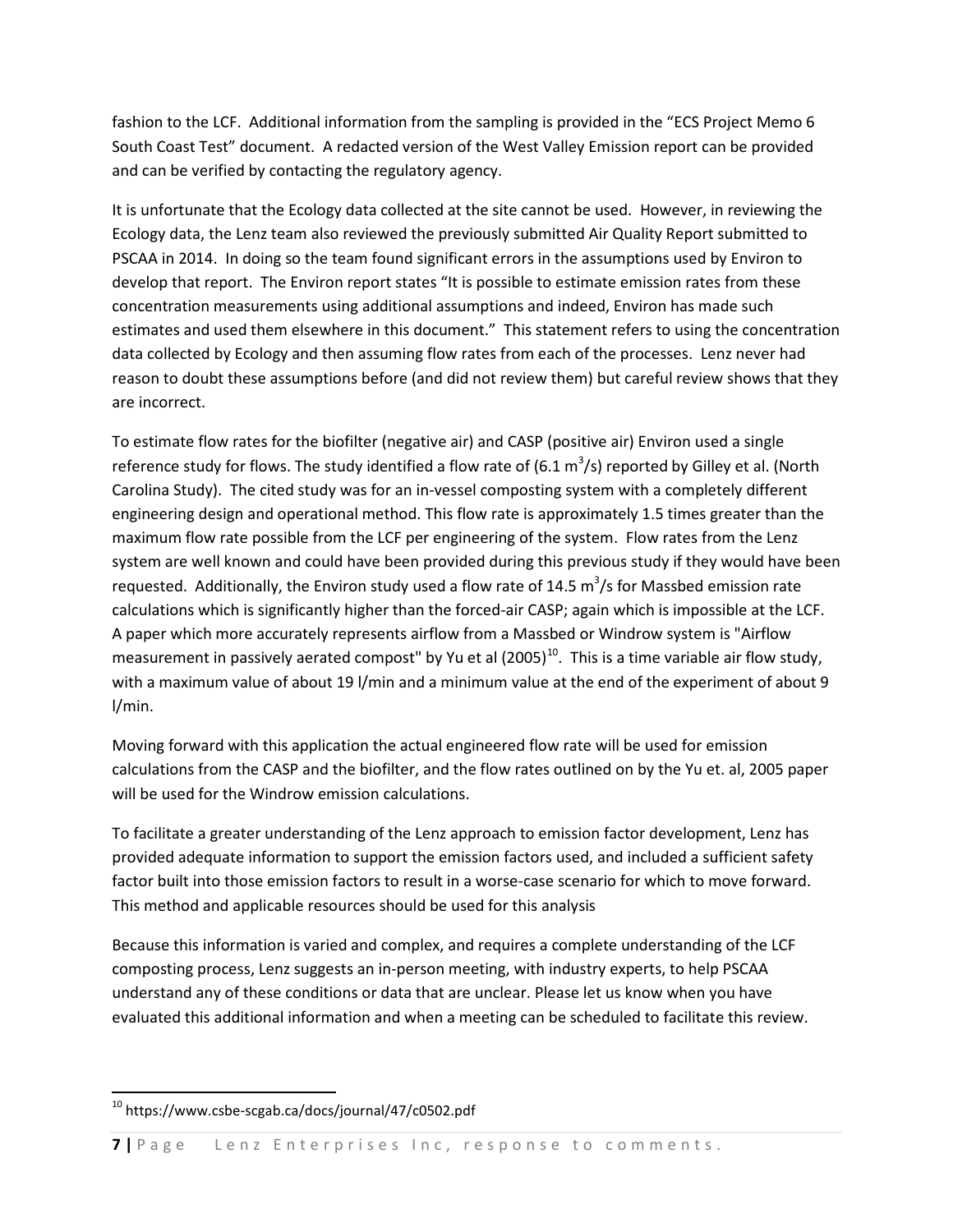#### F. Toxic Air Pollutant emissions (based on Ecology)

As described previously, Lenz will move forward in this application with negative only air operations. This negates the need for further discussion and debate on reversing air percentages to be used.

The idea that maximum values should be used instead of the median values has no scientific basis. A worse-case scenario has already been established by using maximum emission flow rates. By using both maximum flow rates and maximum concentrations, an unrealistic scenario is developed; not a worsecase scenario. All data has statistical outliers which are not valid even in the best of scenarios. Due to the number of variables associated with this type of testing the median values should be used; or this data should not be used at all. PSCAA has determined that Ecology data is not valid for VOC's. Since the same methods, techniques, samples, etc. were used to determine TAPs as well, perhaps this data should not be used for TAPs either?

Many other compost facilities have performed Toxic Air Pollutant analyses using published data (See referenced Silver Springs Organics (SSO), Waste Management Altamont Draft Engineering Evaluation Report, etc.) A published example is the work of Kumar et al.  $(2011)^{11}$ , whose results are also used by the EPA SPECIATE software<sup>12</sup>. If PSCAA is not comfortable using the Ecology derived data along with well-established data analysis methods then Lenz will propose to use a different source for this analysis. Either of the above-mentioned references may be valid.

Again, an earlier in-process emission inventory was supplied and contained incorrect data and assumptions. Concentration data should be taken from the Air Quality Report to ensure that the correct data is being referenced if on-site testing is to be used.

## G. Air dispersion model review

1. Lenz's modeling team reviewed the receptor grid according to the Ecology's first tier review guidance<sup>13</sup>. Moreover, a receptor spacing of 12.5 m has been used over the whole fenceline. The base height of each receptor will be determined with AERMAP (version  $18081$ )<sup>[14](#page-7-2)</sup>.

2. The air dispersion simulation model will be updated using the latest version of AERMOD (currently version 19191)<sup>15</sup>. Moreover, AERMET<sup>[16](#page-7-4)</sup> version 19191, will be used to prepare the meteorological input

<sup>&</sup>lt;sup>11</sup> Kumar, A., Alaimo, C.P., Horowitz, R., Mitloehner, F.M., Kleeman, M.J. and Green, P.G., 2011. Volatile organic compound emissions from green waste composting: Characterization and ozone formation. Atmospheric Environment, 45(10), pp.1841-1848. DOI: 10.101

<span id="page-7-2"></span>

<span id="page-7-1"></span><span id="page-7-0"></span><sup>&</sup>lt;sup>12</sup> https://www.epa.gov/air-emissions-modeling/speciate<br>
<sup>13</sup> https://fortress.wa.gov/ecy/publications/documents/0802025.pdf<br>
<sup>14</sup> https://www.epa.gov/scram/air-quality-dispersion-modeling-related-model-support-programs#

<span id="page-7-4"></span><span id="page-7-3"></span>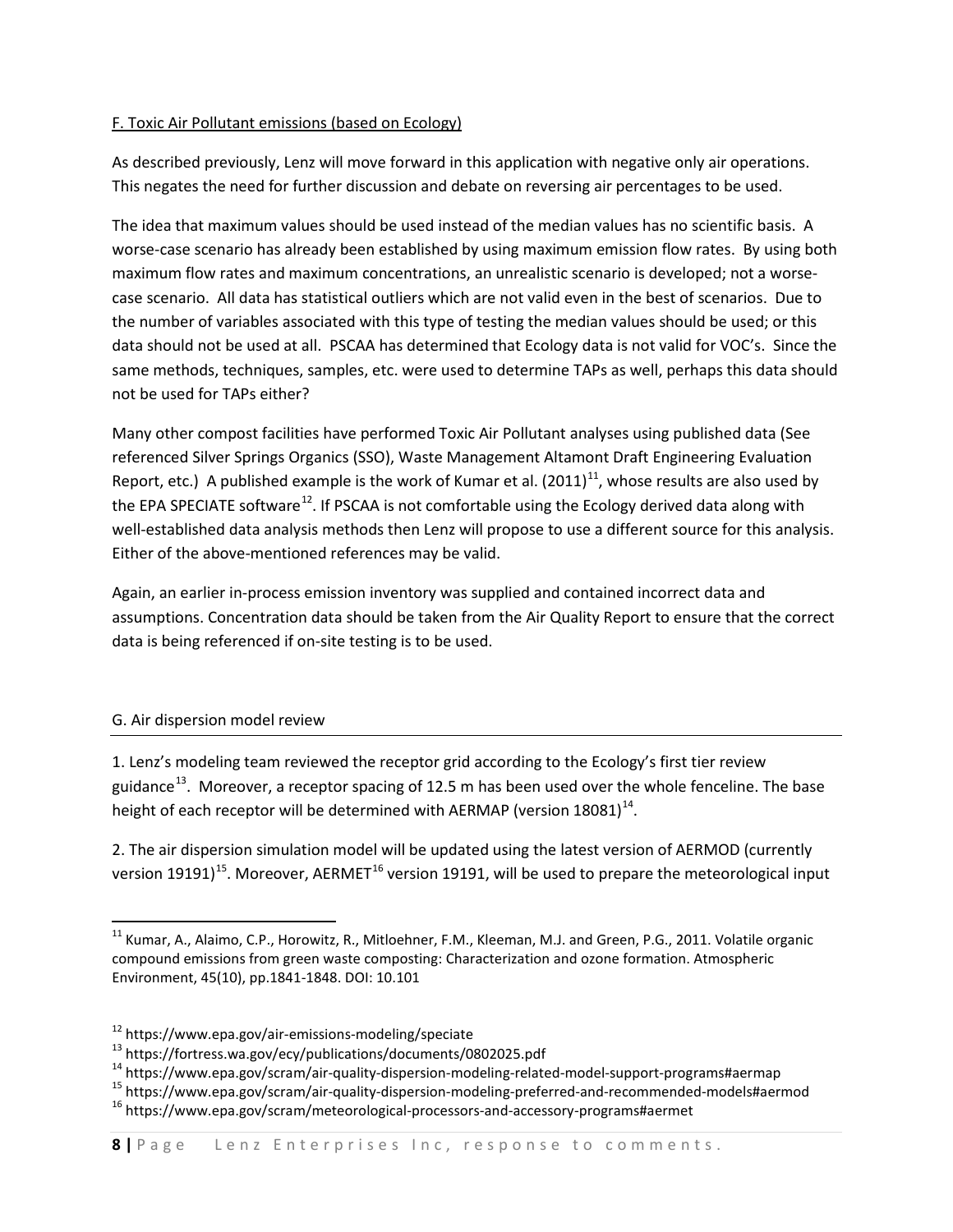to AERMOD, starting from a whole year of on-site observations (at Lenz facility), and National Weather Station (NWS) observations for surface and upper-air data.

3. There are a multitude of methods used to restrict general public access from the LCF site. These include:

- Fences in some locations
- Entry gates
- Video surveillance
- Extreme topography
- Warning signs surrounding the entire permitted boundary of the site
- Site watchmen

These methods are illustrated on Figure 15, Site Access Restriction (see attached). During the previous compost upgrade these methods were acceptable to PSCAA; and according to PSCAA no changes to applicable regulations or rules have been instituted. So there is no reason why these methods should not be acceptable now as well.

4. Calm hours are outside of our control. Skagit airport weather data was used for the previously submitted Air Quality Report for the Lenz site without comment. There is no reason this previously submitted and accepted data should not be used again. However, the Lenz modeling team, working with Ecology experts, has determined an acceptable path forward. This includes (as anticipated), the use of one year of meteorological data measured within the LCF. The use of on-site data together to the Skagit data reduces the number of calm hours.

5. Biofilters subside over time. This is a function of a multimedia biofilter. Biofilters at the Lenz site begin their existence at approximately six feet in depth and subside to approximately four feet in depth during their useful operating life. The difference in this height is negligible to the air modeling output. However, we can use the height of four feet if PSCAA prefers.

6. All data should be taken from the updated Air Quality Modeling report that will be supplied to PSCAA. Any files supplied beyond this report were simply to make PSCAA's review more convenient. If there were errors we apologize.